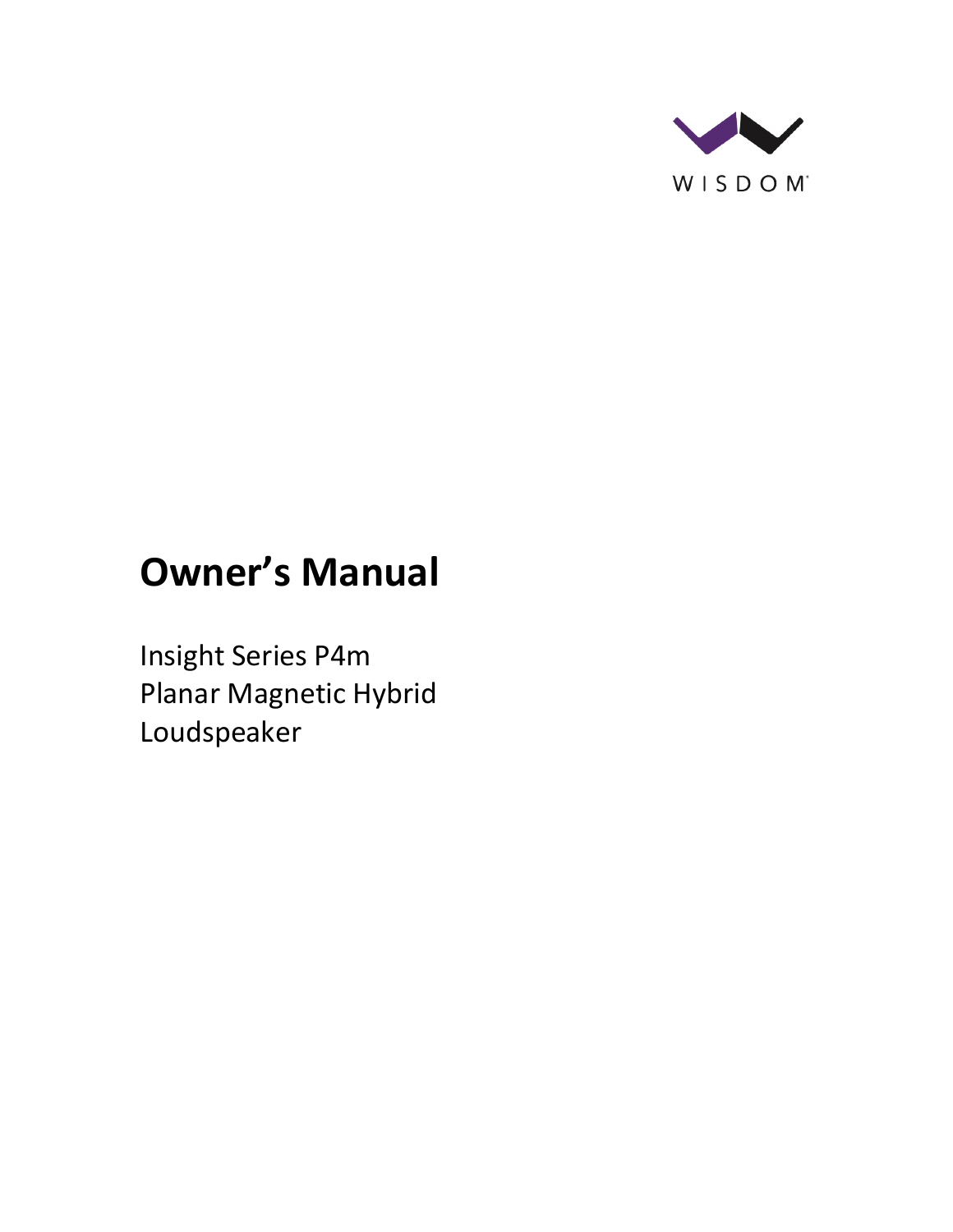# **Table of Contents**

**Introduction | 3**

**Overview | 3**

**Unpacking and Installing the P4m | 5**

**The P4m and Subwoofers | 6**

**Care and Maintenance | 7**

**North American Warranty | 7**

**Obtaining Service | 8**

**Specifications | 10**

**Dimensions | 11**

# **DOCUMENT CONVENTIONS**

This document contains general safety, installation, and operation instructions for the Wisdom Audio Insight Series P4m Loudspeaker. It is important to read this document before attempting to use this product. Pay particular attention to:

**WARNING: Calls attention to a procedure, practice, condition or the like that, if not correctly performed or adhered to, could result in injury or death.** 

**CAUTION: Calls attention to a procedure, practice, condition or the like that, if not correctly performed or adhered to, could result in damage to or destruction of part of or the entire product.** 

*Note: Calls attention to information that aids in the installation or operation of the product.*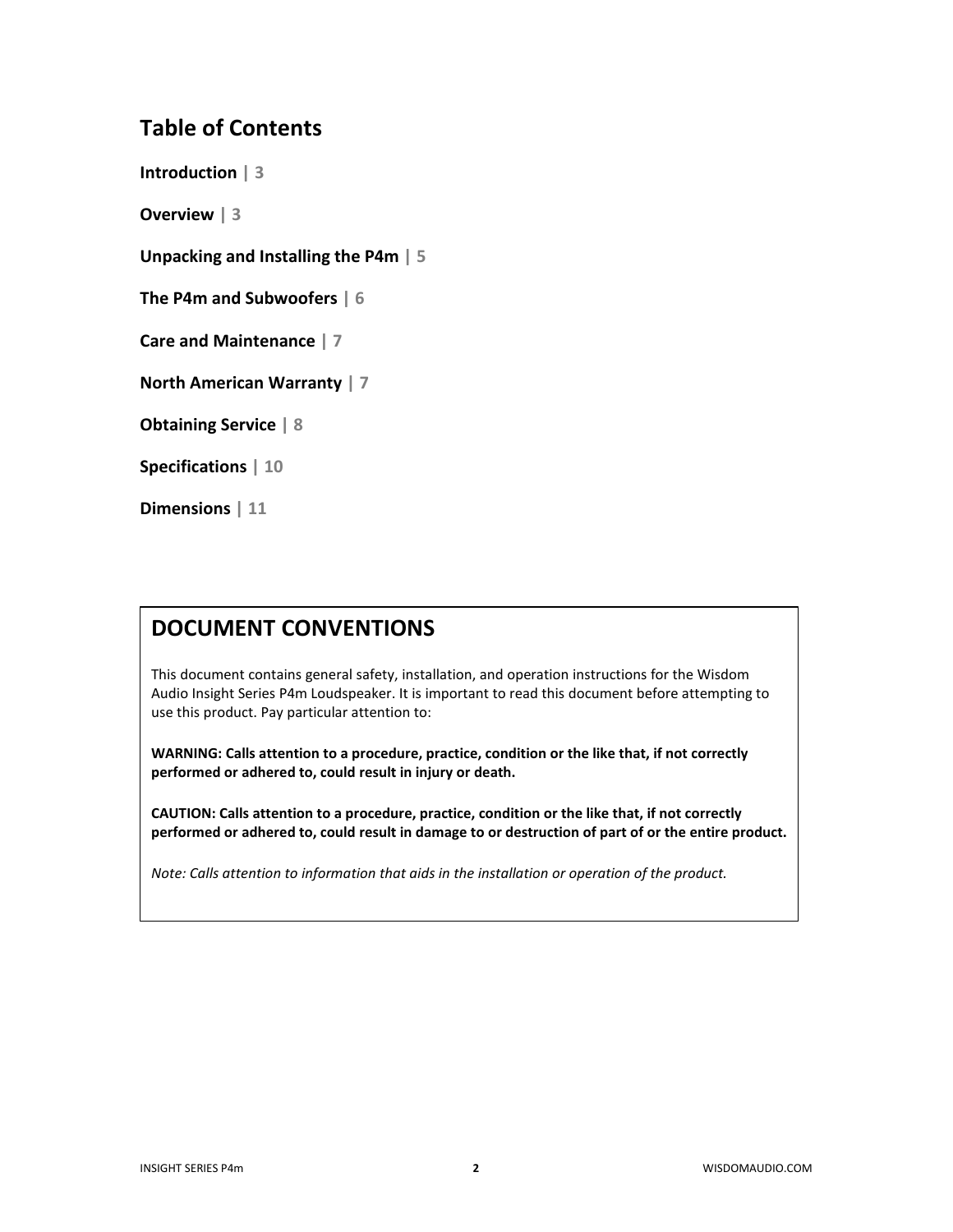# **Introduction**

Congratulations on purchasing your Wisdom Audio loudspeakers. They in- corporate many design features designed to give you decades of pleasure and performance. Many of these design choices are uncommon among loudspeaker manufacturers and bear some explanation. See the following section entitled "Description" for more information.

While we expect your local Wisdom Audio dealer to take care of the setup and calibration of the system, we still recommend that you at least briefly review this and your other manuals to better understand your system's full capabilities.

You do not have to do anything to register your warranty for your Wisdom Audio products. (Isn't that a pleasant surprise?)

In the unlikely event that your loudspeakers ever require service, please contact the dealer from whom you purchased them. Between their records and ours, you should be all set.

However, please keep your sales receipt in a safe and easily found place. Should you move or lose touch with your original dealer, it will serve as your proof of purchase for warranty purposes.

# **Overview**

Your **Insight Series P4m** loudspeakers take advantage of several critical technologies to deliver a level of performance that has never been available in a loudspeaker that intruded so modestly on your living space. In fact, this level of performance has rarely been attained, regardless of the space and budget at one's disposal.

Since several of these technologies cannot readily be found elsewhere, we will take the time to describe them in more detail than would be necessary for more conventional designs.

Our planar magnetic drivers use an advanced, thin film membrane to move the air. This film can respond instantly to the smallest detail in the signal. It has vastly less inertia than traditional "cone & dome" drivers, so the signal is never blurred in any way.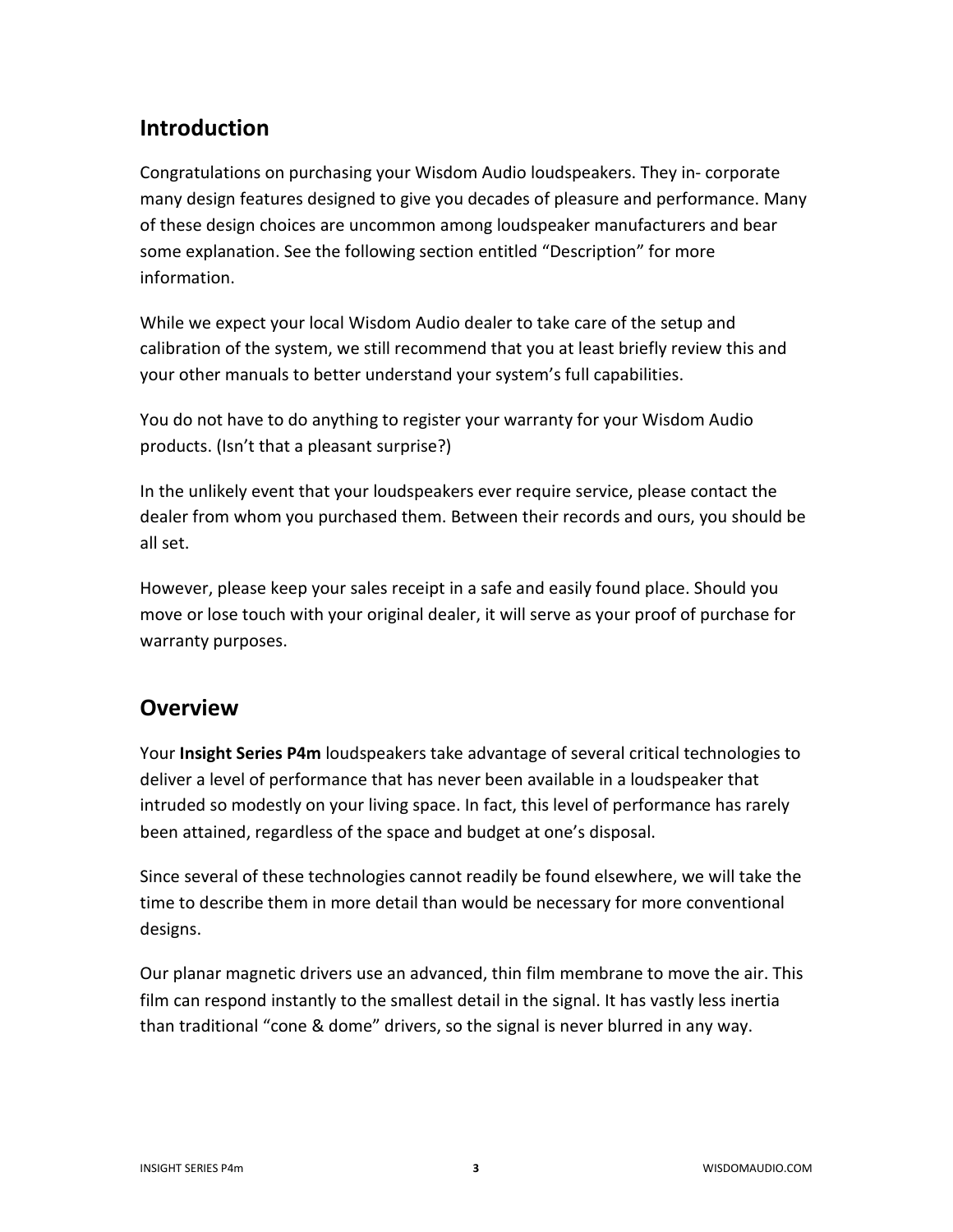One of the most remarkable things about the sound of well-designed planar magnetic speakers is their lack of thermal or dynamic compression. There are several reasons for this:

- The lightweight diaphragm responds quickly to even the smallest signals yet is robust enough to handle a great deal of power.
- The voice coil is laid out at and is exposed to the air on both sides; the large resulting surface area dissipates heat extremely quickly and efficiently.
- Since heat does not build up in the voice coil (as it does in conventional dynamic drivers), the load seen by the amplifier does not change at high power levels.

When you become accustomed to the sound of your new **Insight Series P4m** speakers, conventional speakers sound a bit bland and lifeless. You may also discover yourself hearing details at even modest levels on the P4m that were previously inaudible even at loud volumes on more conventional speakers.

The "voice coil" in the planar magnetic driver is spread out over a large, at area that is exposed to the open air. As such, when a huge transient comes along, any heat that is generated is immediately dissipated. This compares quite favor- ably to other designs in which the voice coil is buried inside a massive piece of metal, where the heat has effectively no place to go.

The excellent heat dissipation of these drivers makes them remarkably reliable. Planar magnetic speakers can handle a great deal of power without undue stress or audible strain. In fact, for a given size, they can handle many times the power of a traditional dynamic driver.

Because the conductor of a planar magnetic driver is essentially a long, thin wire, it presents a purely resistive load to the amplifier. This is comparable to the simple test loads that amplifier companies use when measuring their amplifiers to show how terrific they are. As such, you can be assured that your amplifiers will sound and work their best.

Authoritative, deep bass requires that you move a lot of air. We have chosen to use dynamic woofers for the bass because they can provide excellent performance at lower frequencies.

To get comparable bass performance from a planar magnetic design, you would need to have a huge speaker that would be impractical in most domestic living spaces. It simply makes more sense to use the best transducer technology in each area of the reproduced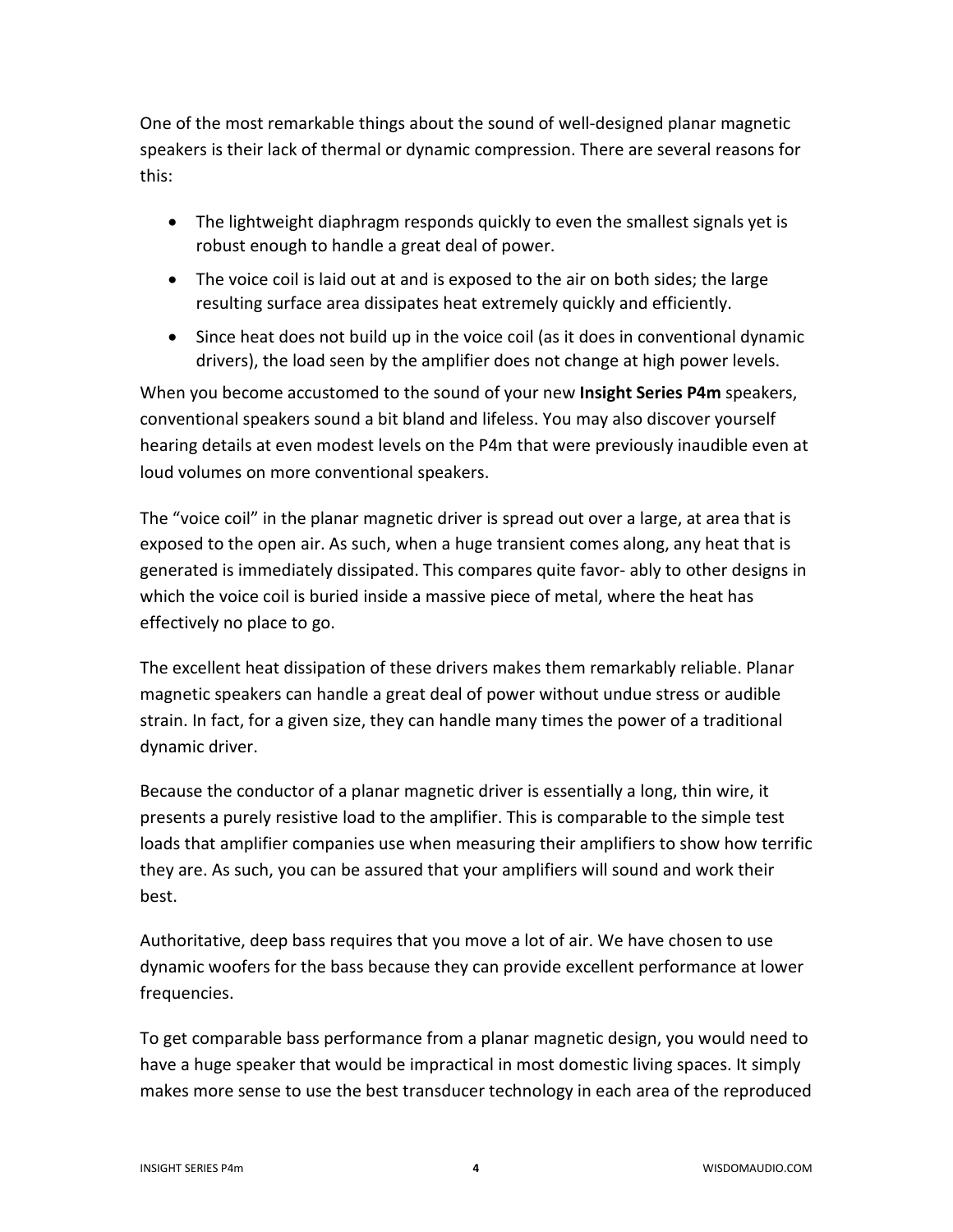spectrum. One of Wisdom Audio's strengths is in seamlessly blending these technologies — particularly important given the high standards set by our planar magnetic drivers.

Of course, the dynamic woofers themselves must be rather extraordinary to "keep up" with the planar magnetic drivers right up to the crossover frequency.

Our woofers are different because they must be to do their job. Specifically, we need highly dynamic, uncompressed bass (to keep up with the planar magnetic drivers) that does not depend on a critical amount of enclosure volume (since these speakers are mounted in your wall and use the space inside the wall as their "enclosure"). These two design goals require rather extraordinary attention to myriad details.

The motor and suspension system of these woofers therefore includes all the critical damping required for optimal operation. (In most speakers, the woofers depend on the air trapped inside their enclosures as an additional "spring" to help them behave properly.) Technically, this approach is known as an "infinite baffle" design. In practice, the volume of air behind the speaker does not have to be infinite, of course. It just needs to be large enough to not act like an acoustic "spring". Recommended and minimum enclosure volumes for the speaker are listed in the Specifications section and repeated on the Dimensions page.

Many speakers include a mid-bass "bump" in their response to give the illusion of going deeper in the bass than they actually do. Unfortunately, this "bump" makes blending them seamlessly with a high-quality subwoofer almost impossible.

All Insight Series speakers have been designed to optimally crossover at 80 Hz which is the most common bass management transition used to integrate with subwoofer(s).

# **Unpacking and Installing the P4m**

Your new Wisdom Audio Insight Series P4m on-wall speaker is relative compact, but surprisingly massive compared to most on-wall speakers. Please exercise caution when unpacking your P4m to ensure that you do not strain yourself from its (perhaps unexpected) weight.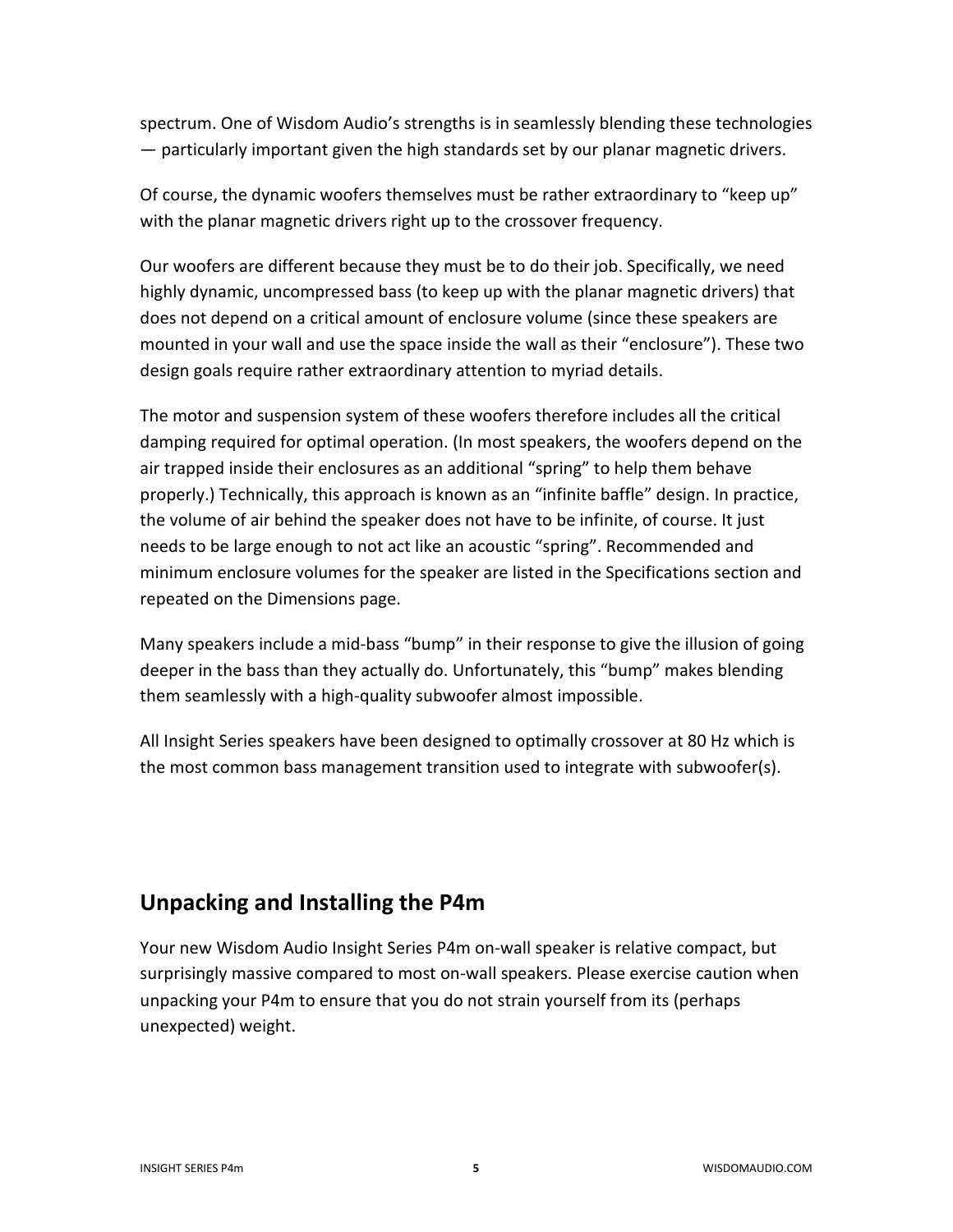- **1.** Use the included cardboard template to trace the outline of the hole for the speaker and carefully cut to the line.
- **2.** Carefully remove the magnetic grille, tipping it off from one side to the other (not from one end to the other), to avoid damaging the grille. Set it aside, laying it at.
- **3.** Push any insulation in the wall to the side. If there is no insulation in the wall, loosely fill the stud bay with insulation to reduce cavity resonances and improve performance.
- **4.** Using assistance to hold the speaker away from the wall, connect the speaker cable to the + and – connectors on the rear of the speaker, paying attention to proper polarity.
- **5.** Make sure all the speaker clamps are retracted in their "ready-to- mount" position at the tops of the mount towers, tucked within the mounting opening's border.
- **6.** Insert the speaker straight into the mounting opening. Tighten the speaker clamp screws on the front of the speaker baffle. The speaker clamps will automatically rotate into position and begin clamping the speaker.
- **7.** When you notice resistance on the screws the speaker has been clamped successfully. **IMPORTANT: Always use low-torque settings. NEVER over-tighten the clamp screws.**

# **The P4m and Subwoofers**

All Insight Series loudspeakers are optimized for use with subwoofers, with a crossover of 80 Hz. (This is the most common frequency below which subwoofers are used.)

When properly installed on the wall, your P4m has inherently at response to 80 Hz, without the common "bass bump" that characterizes most on-wall speakers and is placed there to yield the impression of "more bass" than there really is. This makes it easy to blend seamlessly with a high-quality subwoofer such as one of Wisdom Audio's Regenerative Transmission Line™ (RTL™) subwoofers.

You should setup your surround processor speaker bass management to "Small" and or with an 80 Hz crossover to maximize the speaker's output. Doing so ensures that all content below 80 Hz is directed to the subwoofer(s) for reproduction.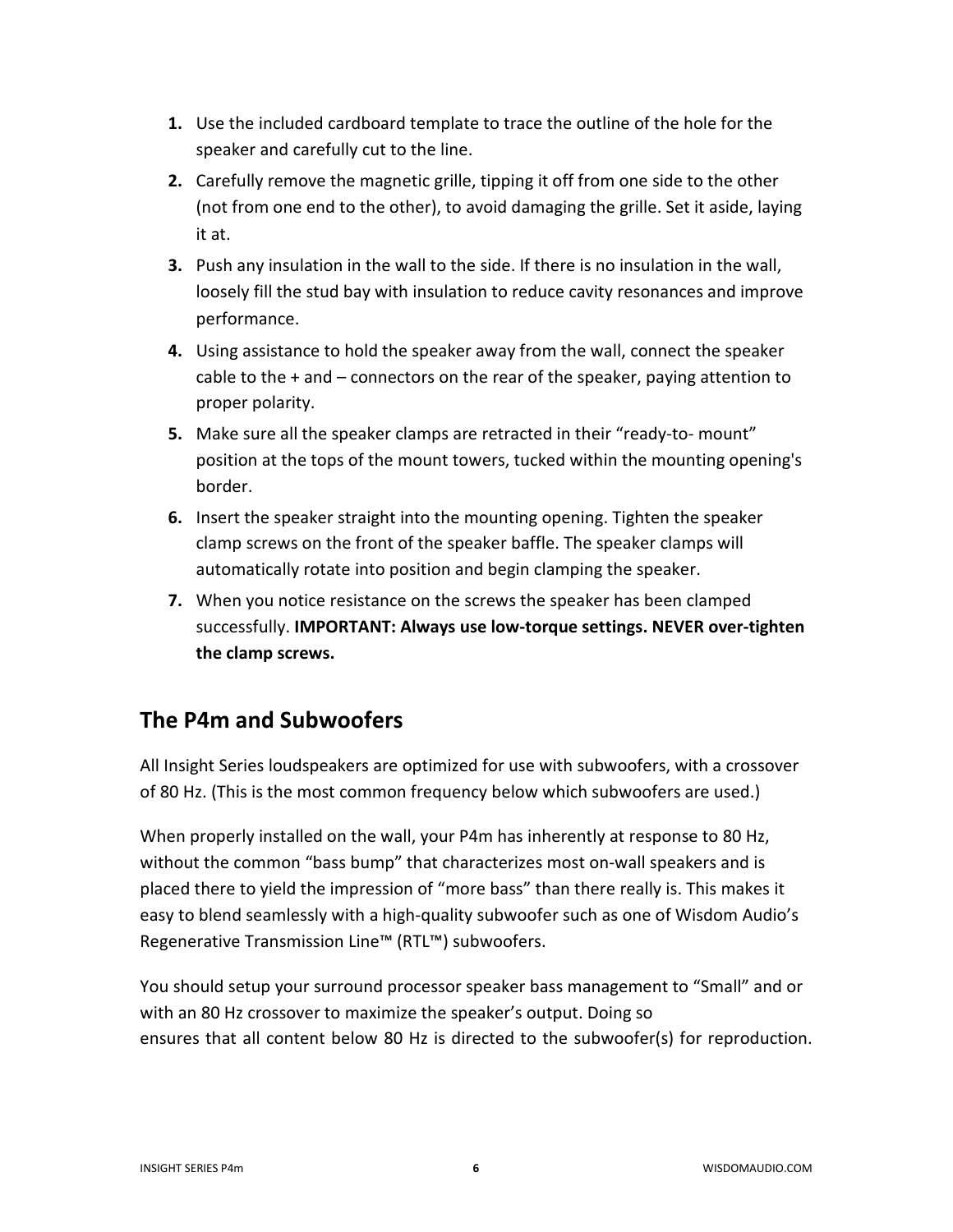# **Care and Maintenance**

To remove dust from the front of your P4m, use a feather duster or a lint-free soft cloth.

To remove stubborn dirt and fingerprints from the grille, we recommend isopropyl alcohol and a soft cloth. Lightly dampen the cloth with alcohol first and then clean the grille of the P4m with the cloth. Do not use excessive amounts of alcohol—there is no need for the cloth to be wet; merely damp is better.

Never attempt to clean the drivers themselves.

## **CAUTION!**

**Do not touch the surface of the planar magnetic drivers, under any circumstances.** The thin film has been carefully pre-tensioned at the factory; any subsequent contact can only damage it.

# **North American Warranty**

## **Standard Warranty**

When purchased from and installed by an authorized Wisdom Audio dealer, Wisdom Audio loudspeakers are warranted to be free from defects in material and workmanship under normal use for a period of 5 years from the original date of purchase.

Furthermore, the transducers ("drivers") in your Wisdom Audio speakers are warranted to be free from defects in material and workmanship under normal use for a period of 10 years from the original date of purchase.

### **Harsh Conditions Use**

Wisdom Audio loudspeakers are designed for installation and operation in environmentally controlled conditions, such as are found in normal residential environments. When used in harsh conditions such as outdoors or in marine applications, the warranty is 3 years from the original date of purchase.

During the warranty period, any Wisdom Audio products exhibiting defects in materials and/or workmanship will be repaired or replaced, at our option, without charge for either parts or labor, at our factory. The warranty will not apply to any Wisdom Audio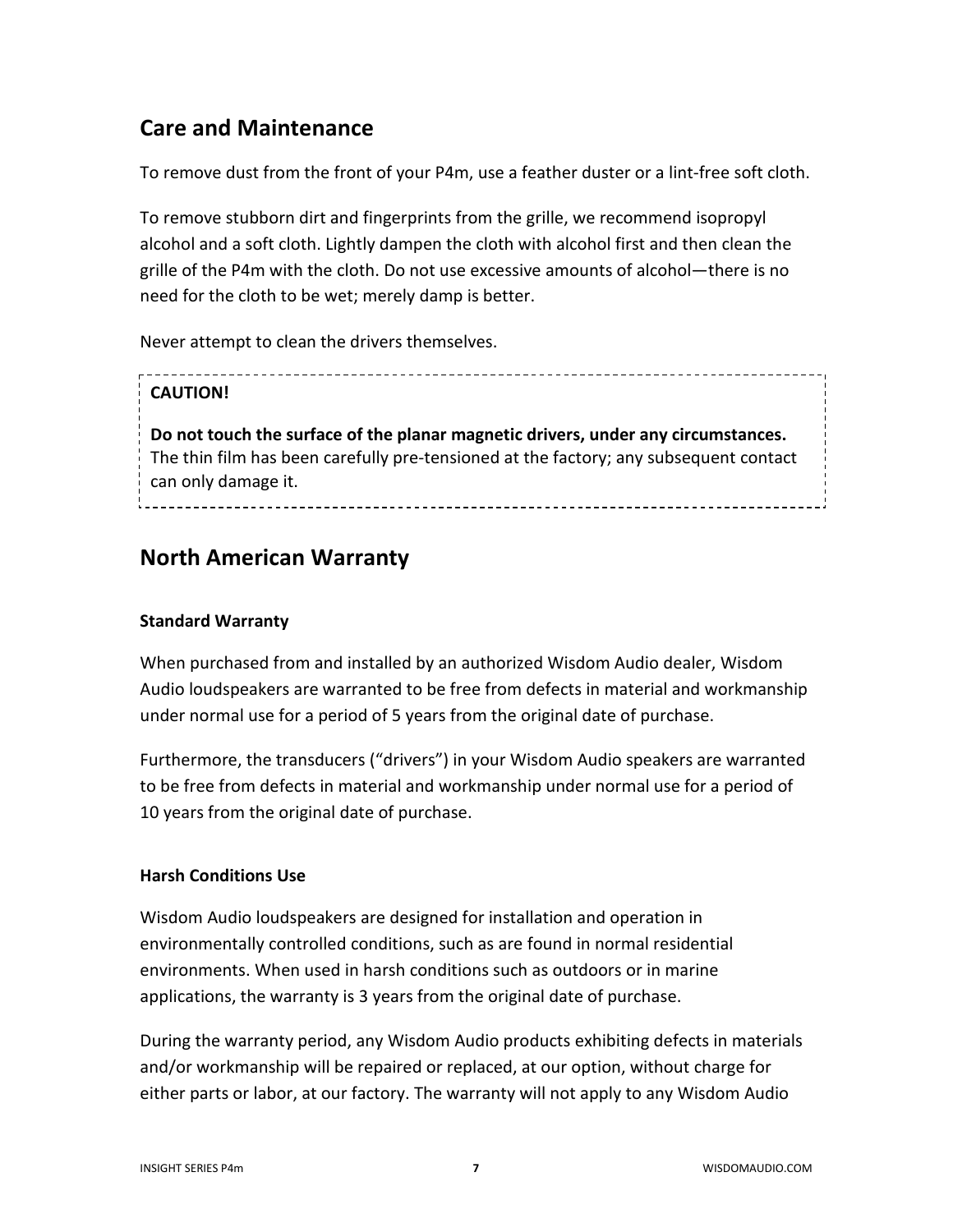products that has been misused, abused, altered, or installed and calibrated by anyone other than an authorized Wisdom Audio dealer.

Any Wisdom Audio product not performing satisfactorily may be returned to the factory for evaluation. Return authorization must first be obtained by either calling or writing the factory prior to shipping the component. The factory will pay for return shipping charges only if the component is found to be defective as mentioned above. There are other stipulations that may apply to shipping charges.

There is no other express warranty on Wisdom Audio products. Neither this warranty nor any other warranty, express or implied, including any implied warranties of merchantability or fitness, shall extend beyond the warranty period. No responsibility is assumed for any incidental or consequential damages. Some states do not allow limitations on how long an implied warranty lasts and other states do not allow the exclusion or limitation of incidental or consequential damages, so the above limitation or exclusion may not apply to you.

This warranty gives you specific legal rights, and you may also have other rights, which vary from state to state. This warranty is applicable in the United States and Canada only. Outside of the U.S. and Canada, please contact your local, authorized Wisdom Audio distributor for warranty and service information.

# **Obtaining Service**

We take great pride in our dealers. Experience, dedication, and integrity make these professionals ideally suited to assist with our customers' service needs.

If your Wisdom Audio loudspeaker must be serviced, please contact your dealer. Your dealer will then decide whether the problem can be remedied locally, or whether to contact Wisdom Audio for further service information or parts, or to obtain a Return Authorization. The Wisdom Audio Service Department works closely with your dealer to solve your service needs expediently.

**IMPORTANT:** Return authorization must be obtained from Wisdom Audio's Service Department BEFORE a unit is shipped for service.

It is extremely important that information about a problem be explicit and complete. A specific, comprehensive description of the problem helps your dealer and the Wisdom Audio Service Department locate and repair the difficulty as quickly as possible.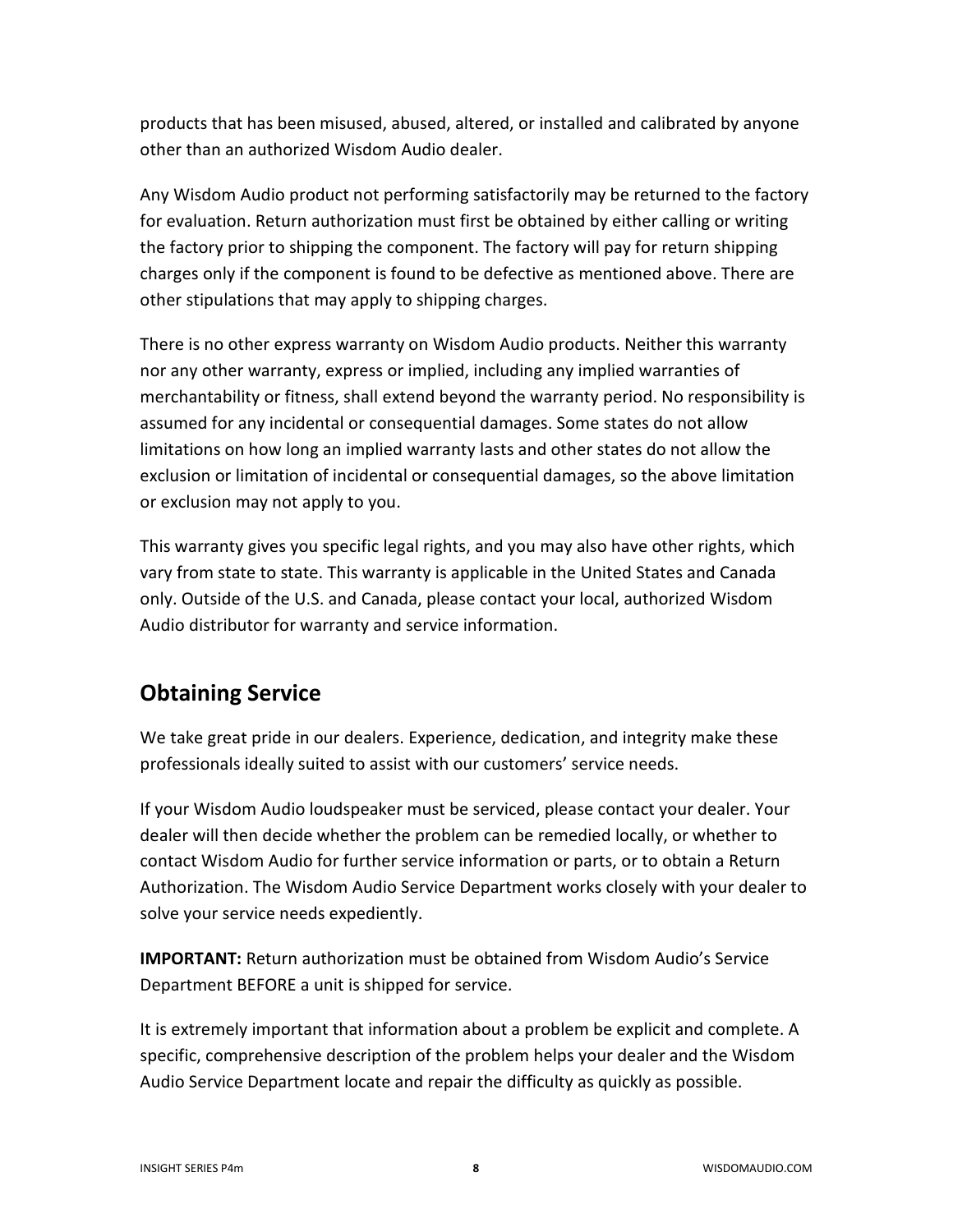A copy of the original bill of sale will serve to verify warranty status. Please include it with the unit when it is brought in for warranty service.

**WARNING:** All returned units must be packaged in their original packaging, and the proper return authorization numbers must be marked on the outer carton for identification. Shipping the unit in improper packaging may void the warranty, as Wisdom Audio cannot be responsible for the resulting shipping damage.

Your dealer can order a new set of shipping materials for you if you need to ship your loudspeaker and no longer have the original materials. There will be a charge for this service. We strongly recommend saving all packing materials in case you need to ship your unit someday.

If the packaging to protect the unit is, in our opinion or that of our dealer, inadequate to protect the unit, we reserve the right to repackage it for return shipment at the owner's expense. Neither Wisdom Audio nor your dealer can be responsible for shipping damage due to improper (that is, non-original) packaging.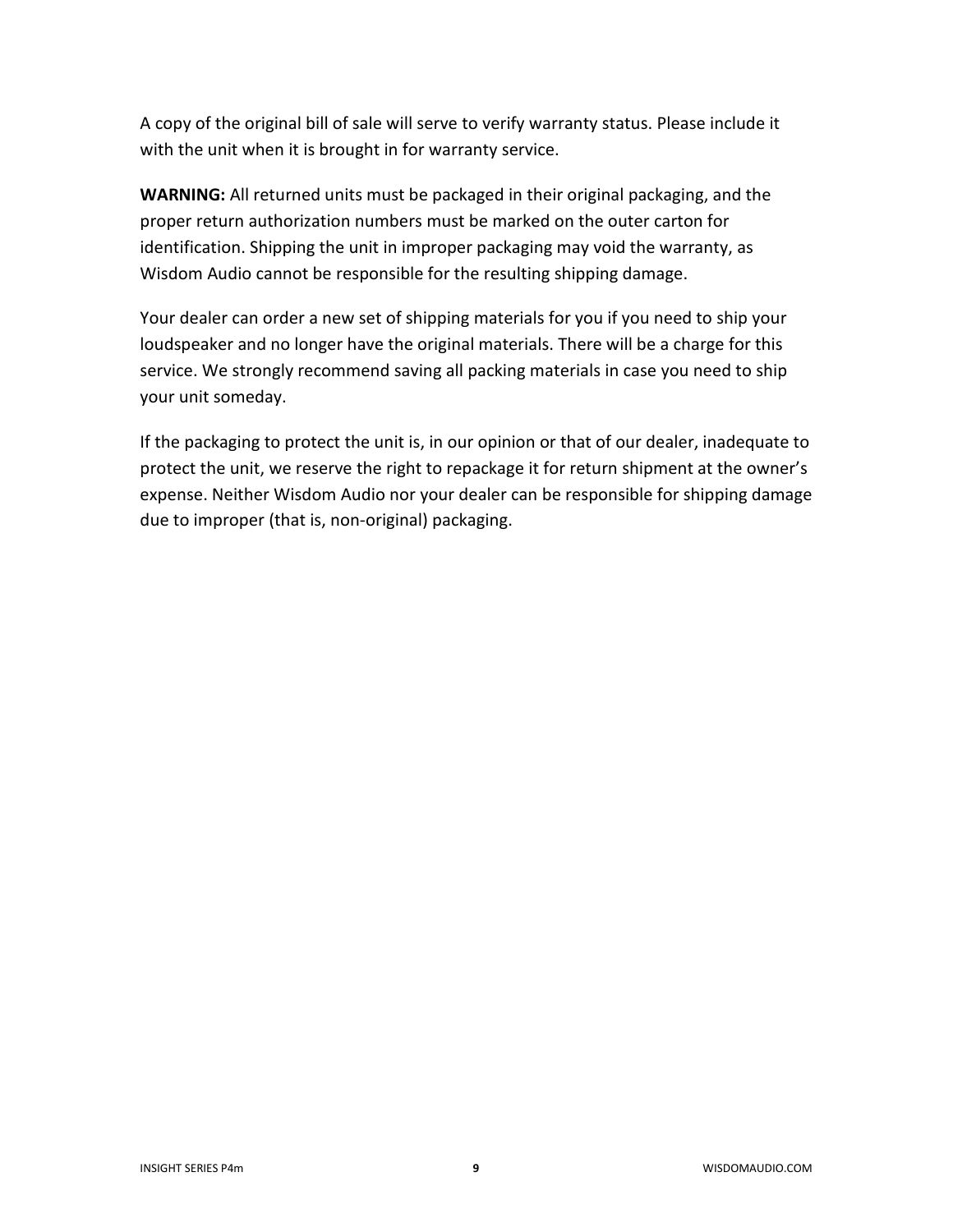# **Specifications**

All specifications are subject to change at any time

- **Frequency response**: 50Hz 20 kHz
- **Crossover frequency**: 650 Hz
- **Nominal Impedance**: 6Ω
- **Sensitivity:** 89 dB/2.83V/1m
- **Recommended Amplifier:** 50-200w
- **Maximum SPL:** 112 dB @ 1m
- **Dimensions HxWxD:** 33.15" x 8.07" x 4.13" (84.2cm x 20.5cm x 10.5cm)
- **Weight, each:** 25 lbs. (11.3 kg)

For more information, see your Wisdom Audio dealer or contact:

#### **Wisdom Audio**

1572 College Parkway, Suite 164 Carson City, NV 89706 wisdomaudio.com information@wisdomaudio.com (775) 887-8850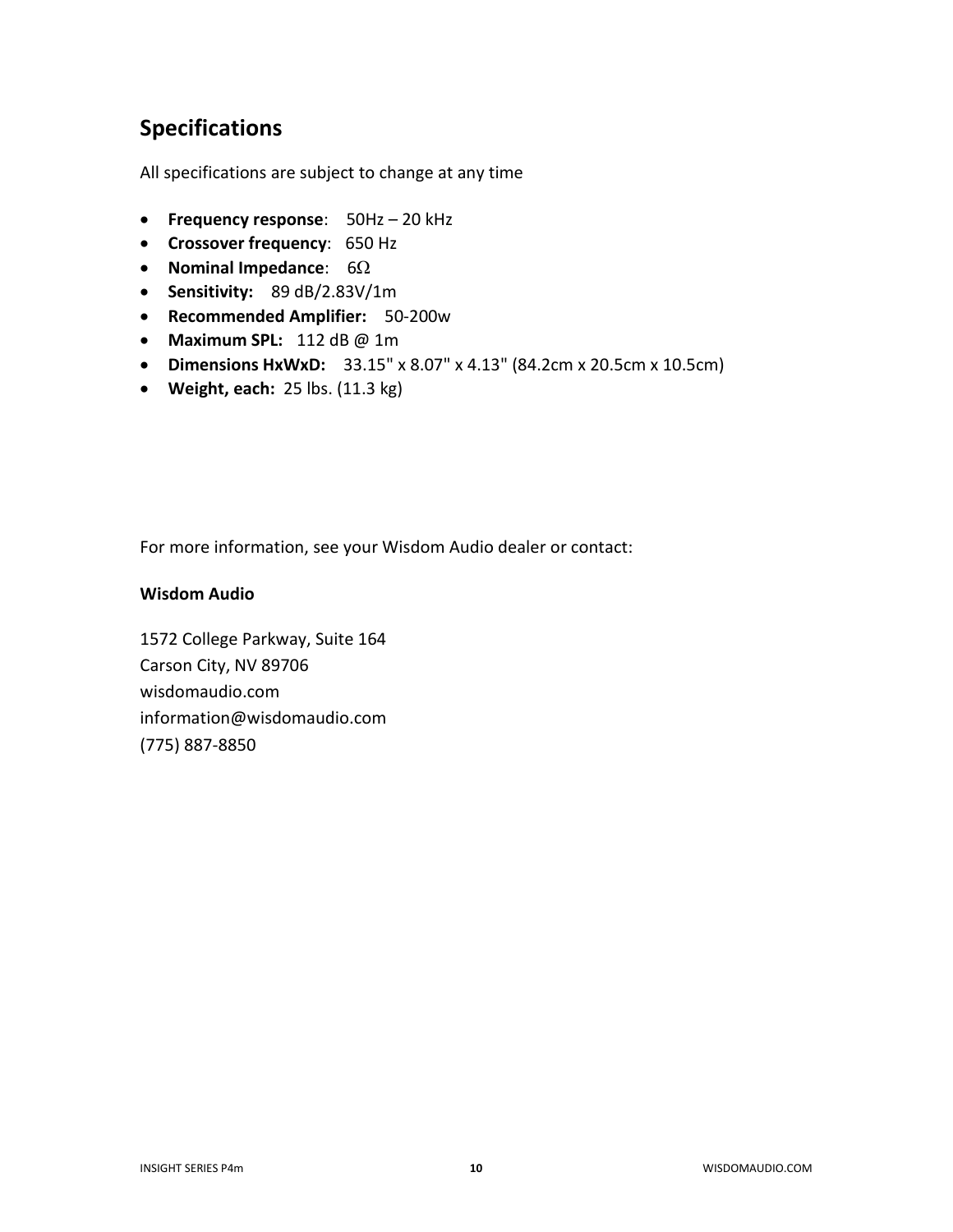## **P4m Dimensions**